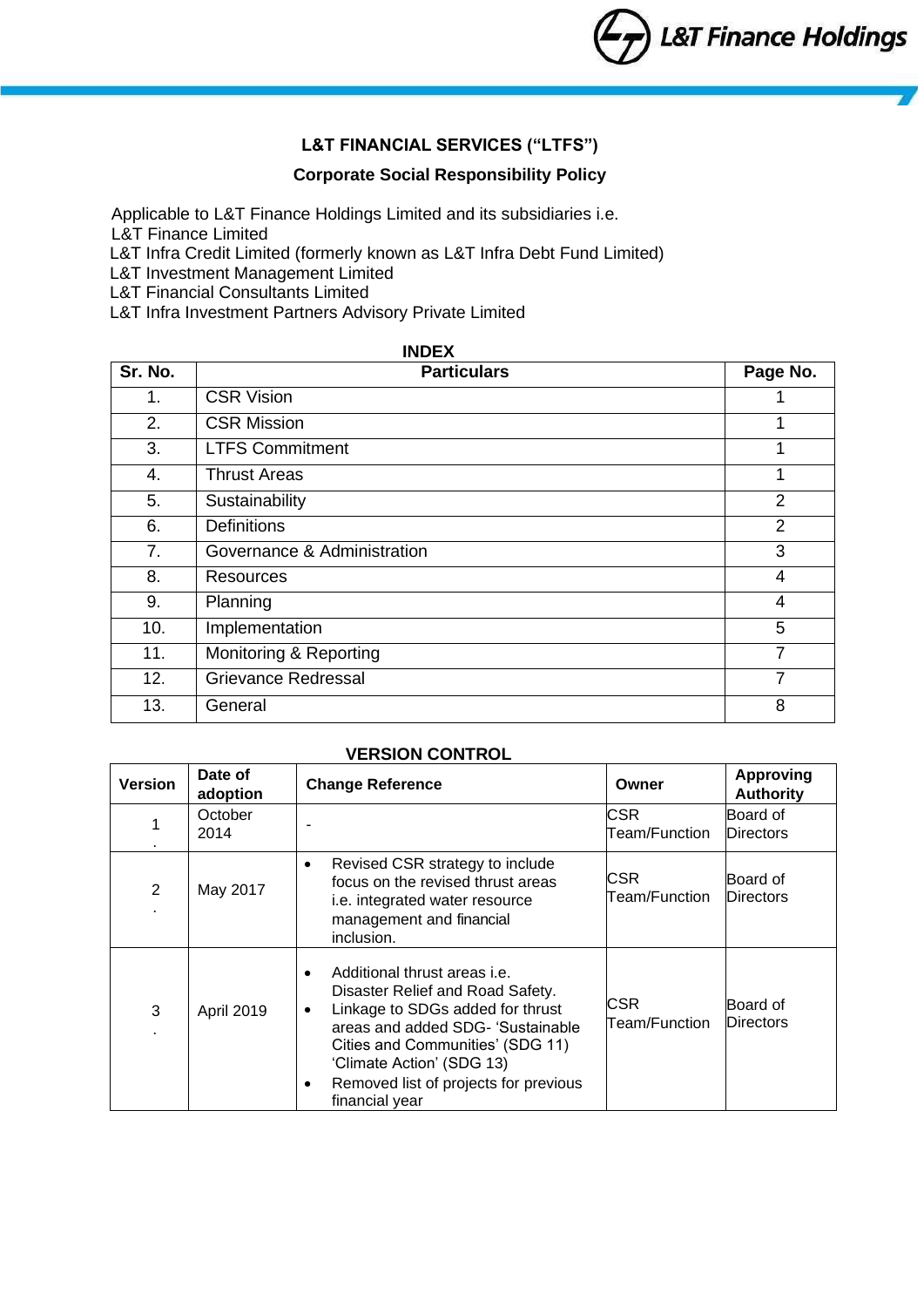

| 4 | October<br>2020 | Rearranged thematic areas.<br>٠<br>'Project direct expenses, Project<br>$\bullet$<br>overheads and General<br>administration cost are submitted to<br>the Board on an annual basis, explicit<br>reference of the same is being<br>included' in Governance and<br>Administration section.                                                                          | CSR.<br>Team/Function  | Board of<br><b>Directors</b> |
|---|-----------------|-------------------------------------------------------------------------------------------------------------------------------------------------------------------------------------------------------------------------------------------------------------------------------------------------------------------------------------------------------------------|------------------------|------------------------------|
| 5 | April<br>2021   | Revision in thrust areas based on<br>$\bullet$<br>Company strategy<br>Amendments as a result of CSR Act<br>٠<br>Amendment 2021                                                                                                                                                                                                                                    | CSR<br>Team/Function   | Board of<br><b>Directors</b> |
| 6 | April<br>2022   | Revision to thrust areas under 'others'<br>$\bullet$<br>category in line with the focus areas<br>Disclosure of alignment of the thrust<br>$\bullet$<br>areas to Schedule VII of the<br>Companies Act, 2013<br>Inclusion of regulatory references<br>$\bullet$<br>Inclusion of grievance redressal<br>$\bullet$<br>mechanism for community in areas of<br>presence | CSR.<br>Team/Function_ | Board of<br>Directors        |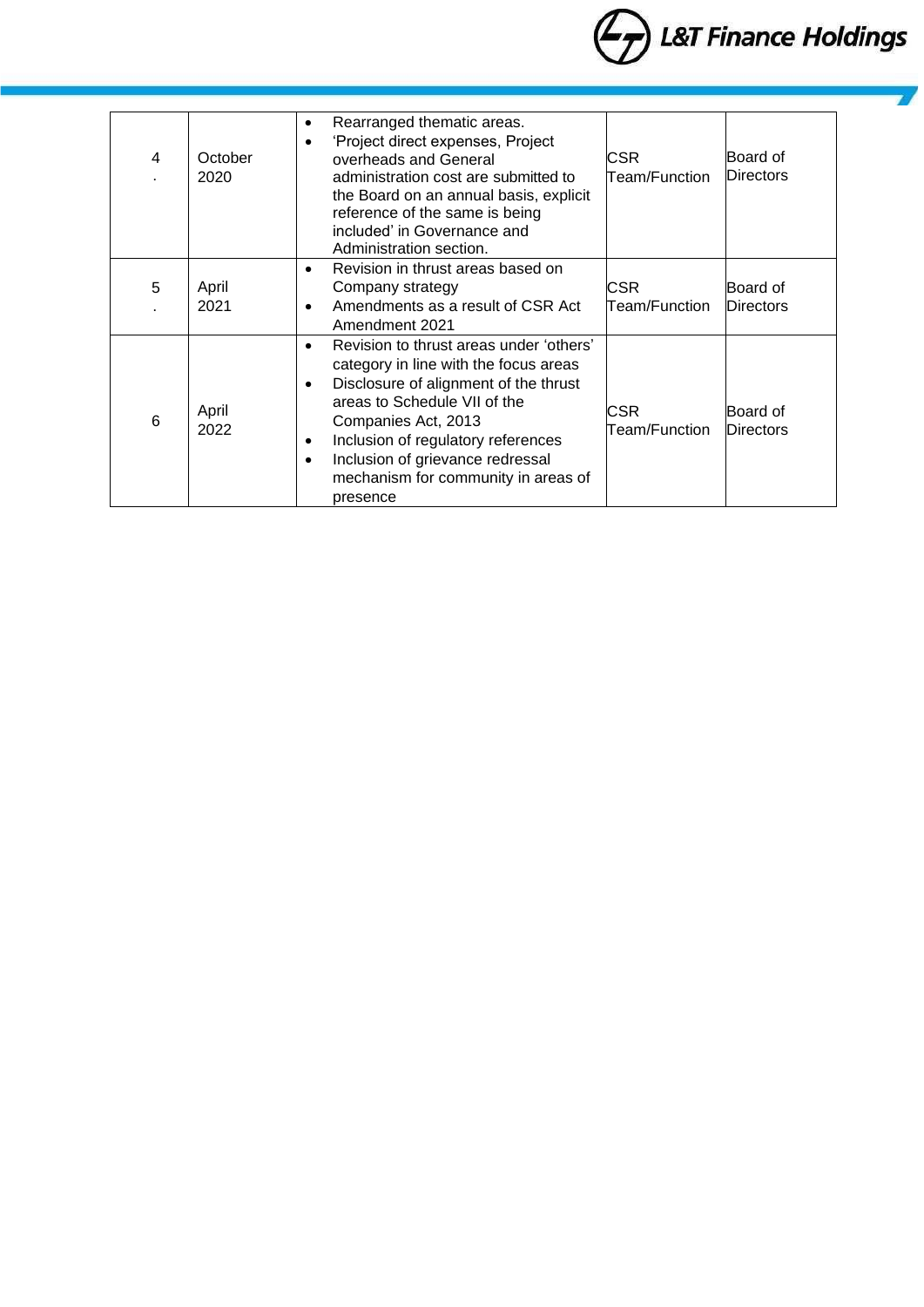# **CORPORATE SOCIAL RESPONSIBILITY (CSR) POLICY**

# **1. CSR Vision**

We aspire for an inclusive social transformation of the rural communities we serve by nurturing and creating opportunities for sustainable livelihoods for them.

# **2. CSR Mission**

Our mission is to reach marginalized farmers and women micro entrepreneurs in the rural communities that we serve and work towards rejuvenating their eco-systems thereby creating sustainable livelihoods and enabling financial inclusion.

# **3. LTFS Commitment**

Our focus is on creating value for indigent communities which desire a secure future. We align our social responsibility theme and commitment with the United Nation's global development agenda of Sustainable Development Goals (SDG) particularly 'No Poverty' (SDG -1), 'Gender equality' (SDG 5), 'Sustainable Cities and Communities' (SDG 11) 'Climate Action' (SDG 13) and 'Partnership for the goals' (SDG 17) and the mandate laid down under Section 135 of the Companies Act, 2013 ("Act") and the rules thereof.

Our key initiatives are woven around sustainable livelihoods of rural communities facilitated by focused areas of intervention – Digital Financial Inclusion, Disaster Management and other initiatives/activities ('Other Initiatives').

# **4. CSR Thrust Areas**

## a) *Digital Financial Inclusion* –

The activities are aligned to Schedule VII of the Act, under the following heads:

*(ii) Promoting education, including employment enhancing vocation skills among women and livelihood enhancement projects;* 

*(iii) Promoting gender equality, empowering women, and measures for reducing inequalities faced by socially and economically backward groups;* 

*(x) Rural development projects.*

Our efforts are to create livelihood opportunities for rural women entrepreneurs, educate them and the community to imbibe nuances of financial literacy leading to enhanced adoption of facilities and schemes granted by the Government and other financial institutions. This also helps to percolate the national agenda of creating a cashless economy by bringing in digital modes of payment into their daily lives.

## b) *Disaster Management –*

The activities are aligned to Schedule VII of the Act, under the following heads: *(xii) Disaster management, including relief, rehabilitation and reconstruction activities; (viii) Contribution to Prime Minister's National Relief Fund or Prime Minister's Citizen Assistance and Relief in Emergency Situations Fund (PM CARES Fund).*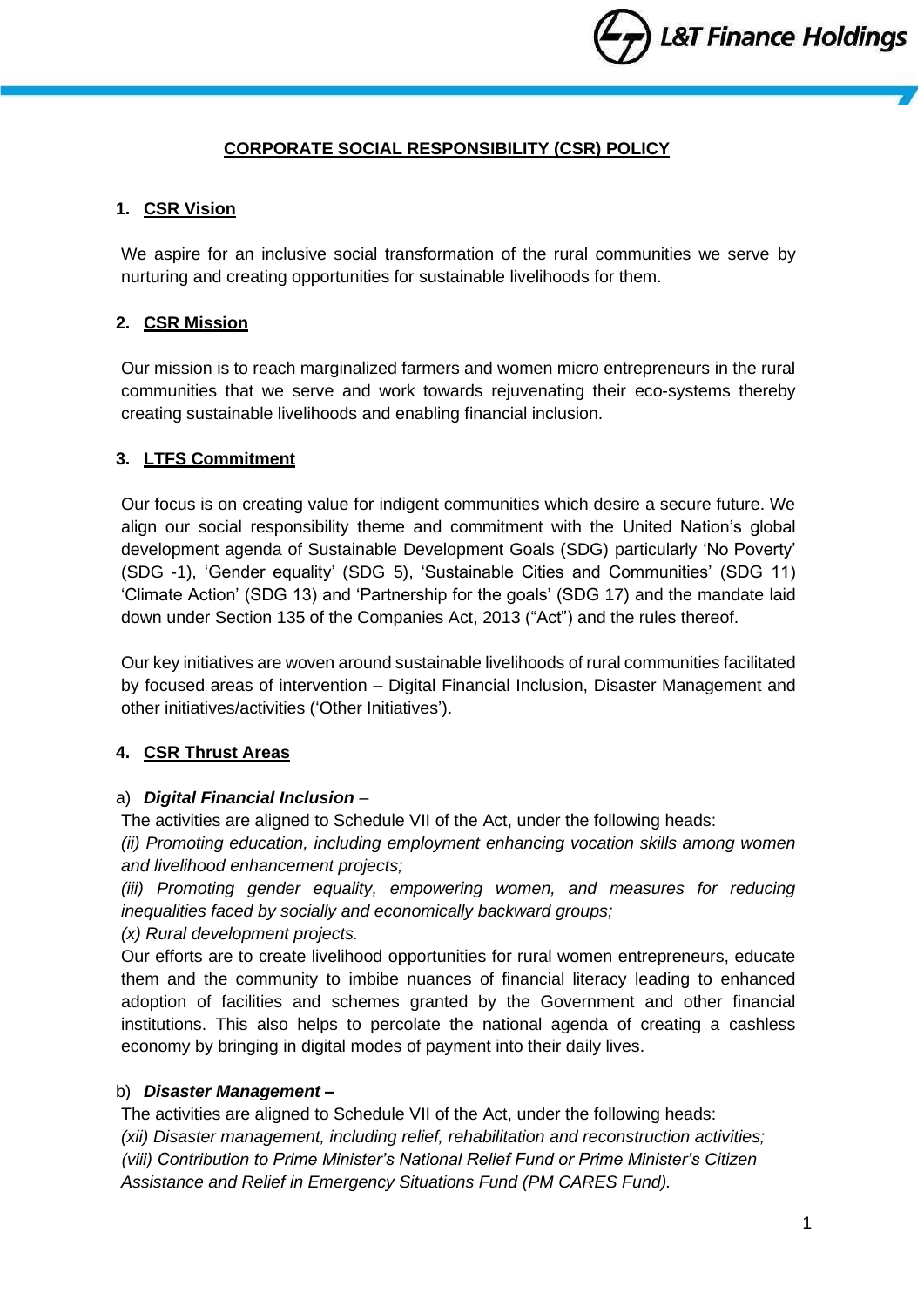L&T Finance Holdings

Climate Change is leading to increasing incidents of natural disasters in India. We support the efforts towards disaster management through a number of practical methods. These include prompt area assessments, provision for immediate relief, donation to eligible funds mentioned in the Act and rules thereof, and undertaking projects/activities to create long term impact and build resilient communities.

# c) **Other Initiatives –**

The Company may take up all or any projects/activities, which may include, but not limited to the following fields, as approved by the Board on the recommendation of the CSR & ESG Committee:

- i. Environmental Sustainability We aim to undertake initiatives in the realm of promoting environmental sustainability and maintaining ecological balance.
- ii. Road Safety We have partnered with Mumbai Traffic Police to support and strengthen the existing road traffic management and facilitate seamless traffic in Mumbai. Besides spreading awareness on road safety, we provided various equipment and supported traffic wardens. Furthermore, in order to reach out to the larger community, we create awareness on road safety amongst school going children.
- iii. Healthcare We have partnered with a local organization to provide basic healthcare services to needy and under-privileged community.

# **5. Sustainability**

We conceptualize CSR projects/activities keeping in mind the core needs of communities that we seek to serve. We believe in partnering and collaborating with local government the panchayat, public and private organizations, not for profits, social enterprises and communities.

Sustainability is inherent in all our projects/activities, where we follow a participatory approach, involving communities from the conceptual stage, so as to create a sense of ownership. Inputs are taken from each stakeholder at the project/activity designing phase and a regular feedback mechanism is instilled to monitor the progress. Our projects/activities are tracked through business like metrics to measure progress, so as to maximize positive impact and ensure a sustained change.

# **6. Definitions**

- 6.1 "Administrative Overheads" means the expenses incurred by the Company for 'general management and administration' of CSR functions in the Company but shall not include the expenses directly incurred for the designing, implementation, monitoring, and evaluation of a particular project/activity.
- 6.2 "Ongoing Project" means a multi-year project undertaken by the Company in fulfilment of its CSR obligation, having timelines not exceeding 3 years excluding the financial year in which it was commenced, and includes such projects/activities that was initially not approved as a multi-year project but whose duration has been extended beyond 1 year by the Board based on reasonable justification.
- 6.3 "Project/Activity Direct Expenses" means the expenses that are attributable to a specific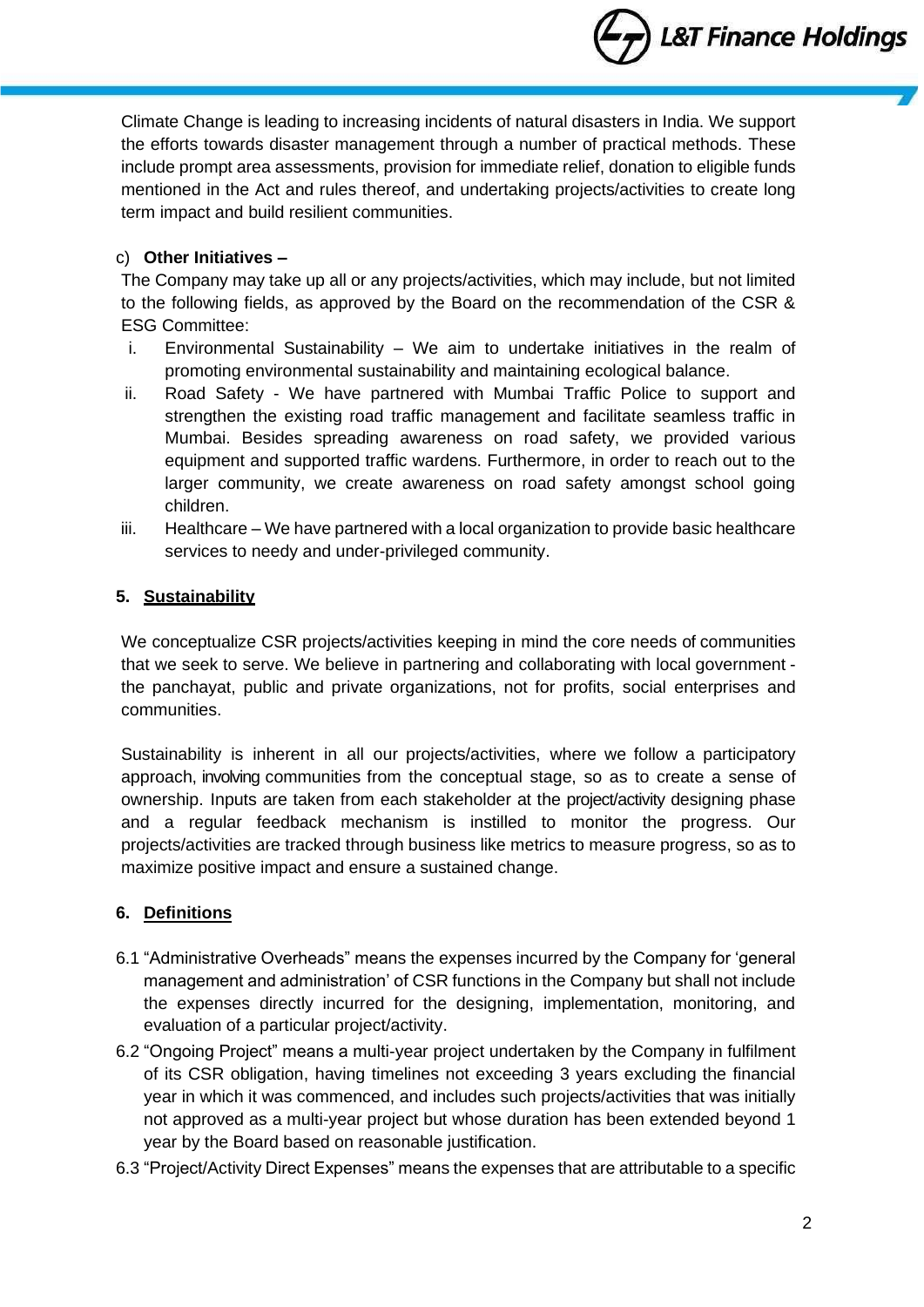**L&T Finance Holdings** 

project/activity and shows visible impact on project's/activity's beneficiaries.

6.4 "Project/Activity Overheads" means the expenses that are attributable to a specific project/activity and are incurred to improve implementation of the given project/activity.

### **7. Governance & Administration**

The Board of the Company has constituted the CSR & ESG Committee in accordance with the provisions of the Act. The gaps in implementation of the planned CSR projects/activities will be reported with necessary corrective actions. The CSR & ESG Committee is authorised to take professional support from individuals or organisations having expertise in related fields.

The schedule of post approval delegation will govern the administration of CSR projects/activities.

### **Roles and Responsibilities:**

### 7.1 **Board of Directors**

- Approve the CSR Policy, which includes guiding principles for selection, implementation and monitoring of CSR projects/activities, taking into account the recommendations of the CSR & ESG Committee.
- Ensure that the Company spends, in every financial year, at least 2% of the average net profits of the Company made during the 3 immediately preceding financial years.
- Approve the excess amount spent in any financial year which is required to be set off.
- Ensure that the administrative overheads do not exceed 5% of total CSR expenditure of the Company for the financial year.
- Satisfy itself that the funds disbursed have been utilised for the purposes and in the manner as approved by it.
- In case the Company fails to spend at least 2% of the average net profits of the Company, then specify the reasons for not spending.
- Ensure that the implementation of CSR projects/activities are undertaken by the Company itself or through entities as per Companies (Corporate Social Responsibility Policy) Rules, 2021.
- Monitor the implementation of the CSR projects/activities with reference to the approved timelines and year-wise allocation and make modifications, if any, for smooth implementation of the project/activity within the overall permissible time period.
- Approve and extend the duration of any project/activity that was not initially approved as an ongoing project, beyond 1 year based on reasonable justification.
- Approve an annual action plan in pursuance of the CSR Policy and alter such plan at any time during the financial year, as per the recommendation of the CSR & ESG Committee.
- Approve the impact assessment reports (if applicable) and an annual report on CSR.
- Disclose the composition of the CSR & ESG Committee, CSR Policy, and approved projects/activities on the Company website, for public access.

### 7.2 **CSR & ESG Committee of the Board**

• Formulate the CSR Policy indicating the projects/activities to be undertaken by the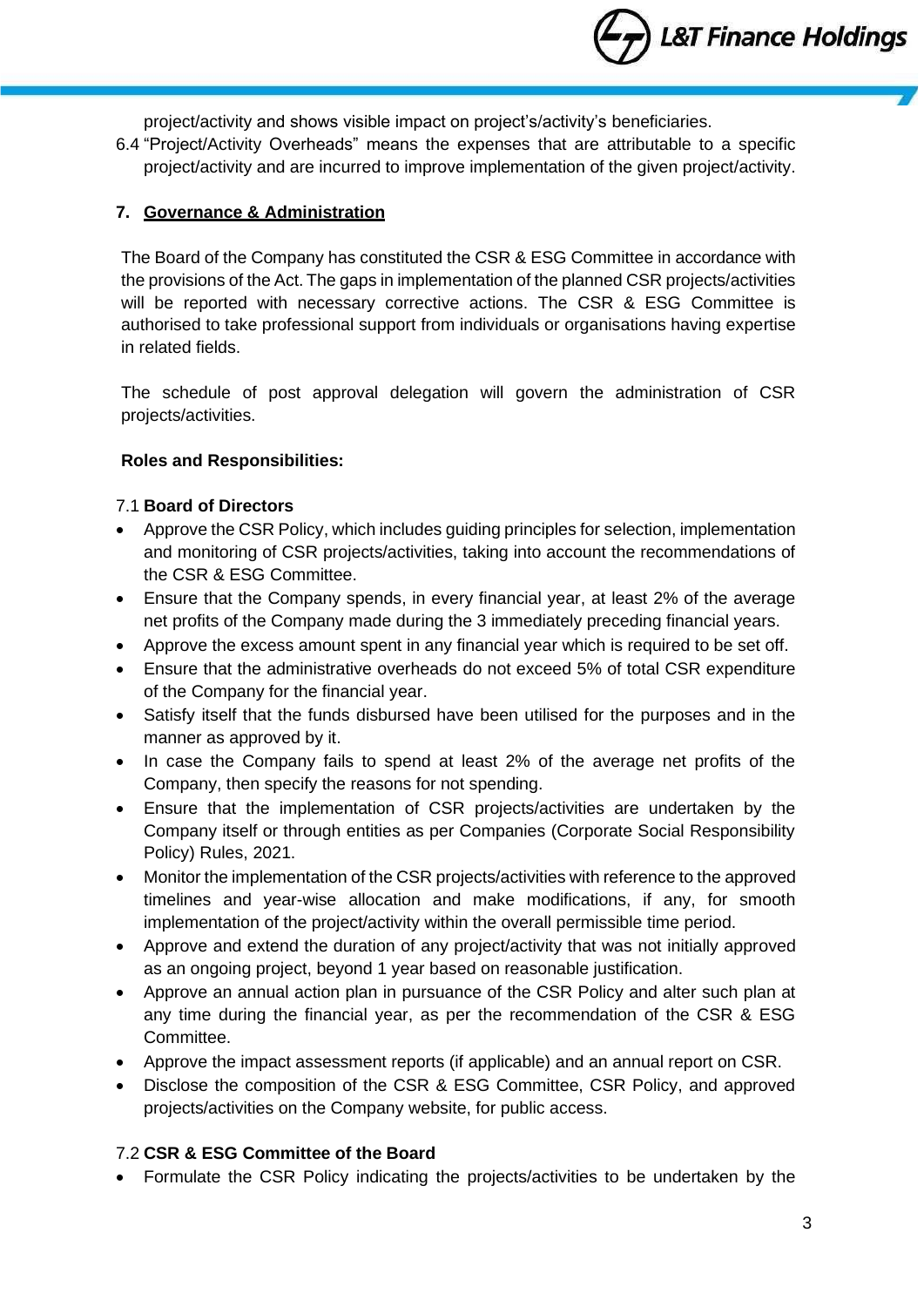**L&T Finance Holdings** 

Company as per regulatory requirements and recommend the same to the Board.

- Monitor the implementation of the CSR Policy from time to time.
- Formulate and recommend to the Board, an annual action plan (including any changes thereto during the financial year) in pursuance of the CSR Policy.
- Approve the CSR projects/activities in line with the larger CSR vision of the organization.
- Ensure that the CSR projects/activities included in CSR Policy are related to the activities included in Schedule VII of the Act.
- Ensure that in each financial year, the Company spends the approved budget in compliance with the Act.
- Ensure that, in every financial year, funds committed by the Company for CSR projects/activities are utilized effectively and monitored as per the structured process.
- Institute a transparent monitoring mechanism for implementation of the CSR projects/activities undertaken by the Company.

### 7.3 **CSR Team/Function**

- Understand the key stakeholders to design effective and efficient CSR projects/activities.
- Conceptualise projects/activities ensuring legal and compliance adherence.
- Engage and build capacities of partner organisations.
- Ensure structured planning and effective delivery of CSR interventions.
- Ensure meaningful engagement with all stakeholders especially communities.
- Ascertain financial management and transparency in project/activity funds.
- Set up effective and structured evaluation and monitoring mechanism for CSR projects/activities.
- Document & periodically report to the CSR & ESG Committee and other internal and external stakeholders.

## **8. Resources**

- For achieving its CSR objectives, the Company will allocate CSR funds, with the approval of the Board.
- The Board will ensure that the Company spends, in every financial year, at least 2% of the average net profits of the Company, calculated in accordance with the provisions of Section 198 of the Act, made during the 3 immediately preceding financial years.
- The surplus arising out of the CSR projects/activities will not form part of the business profit of the Company.
- If, in any financial year, the Company spends in excess of the mandatory spend, on CSR projects/activities, the Board may decide to set-off the same in the immediately succeeding 3 financial years.
- The treatment of surplus, set-off of excess spend and unspent CSR amount (if any), will be governed by the provisions of the Act and rules thereof.
- The Company would engage with the employees as a key resource to drive social change within the organization.

## **9. Planning**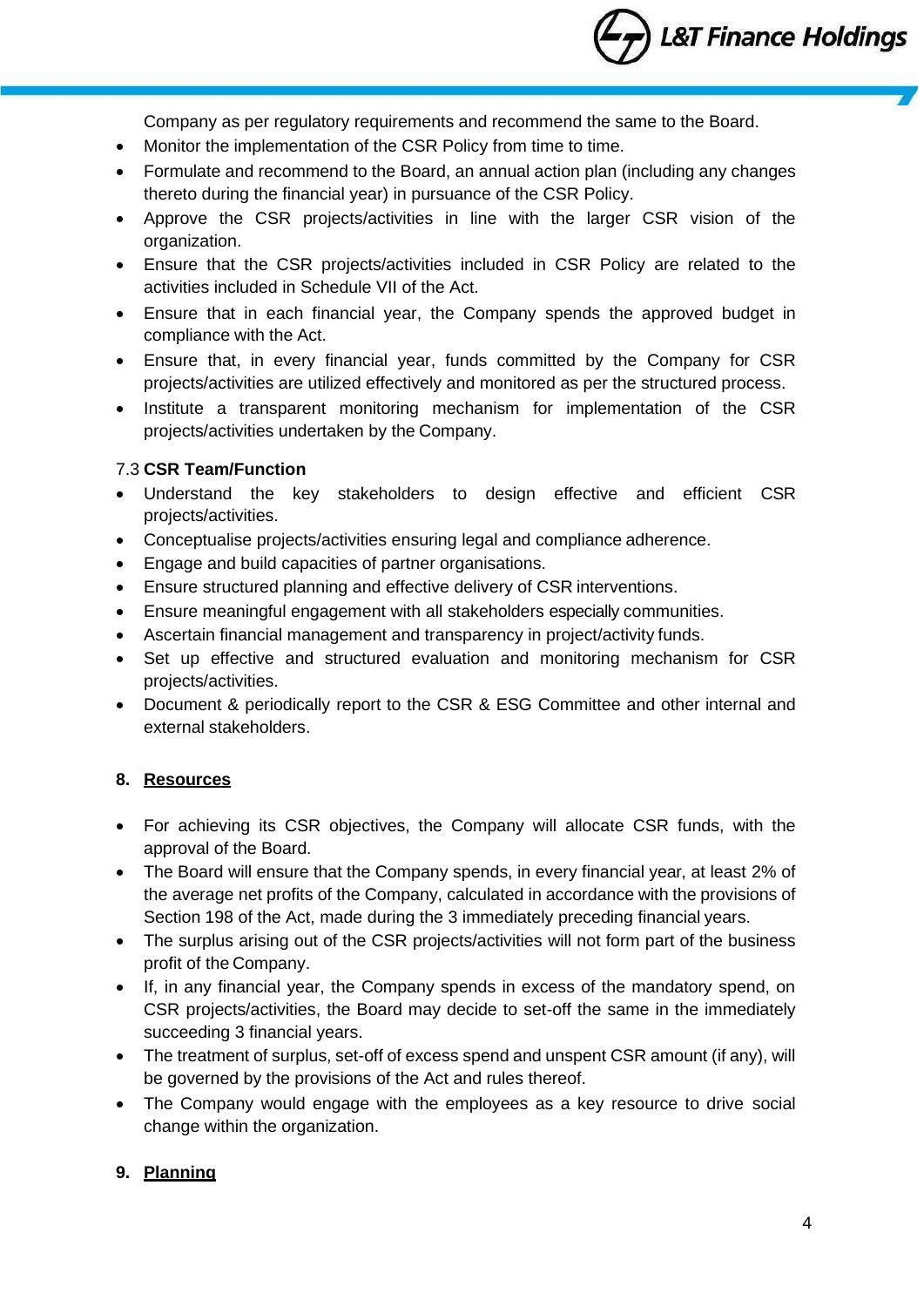**L&T Finance Holdings** 

The CSR projects/activities will be identified and implemented according to the Board approved CSR Policy. The Company will establish a robust project/activity monitoring and evaluation mechanism so as to ensure that every project/activity is in accordance with the requirements under the Act. By and large, every project/activity undertaken by the Company will be based on the following premises:

#### a. **Project based approach**

The Company will follow a project-based accountability approach to emphasize on the long-term sustainability of CSR projects/activities.

#### b. **CSR Processes**

For each project/activity, the Company will conduct baseline, midline and end line surveys with clearly defined measurable outcomes.



### c. **CSR Approach – 3S**

A framework of 3S, i.e., Social Impact, Scale and Sustainability are the key elements to implement the CSR projects/activities.



### d. **Annual Action Plan**

The Company will prepare an annual action plan, which will include:

- List of CSR projects/activities that are approved to be undertaken in areas specified in Schedule VII of the Act.
- Manner of execution of projects/activities.
- Modalities of utilization of funds and implementation schedules for the projects/activities.
- Monitoring and reporting mechanism for the projects/activities.
- Details of need and impact assessment, if any, for the projects/activities undertaken by the Company.

### **10. Implementation**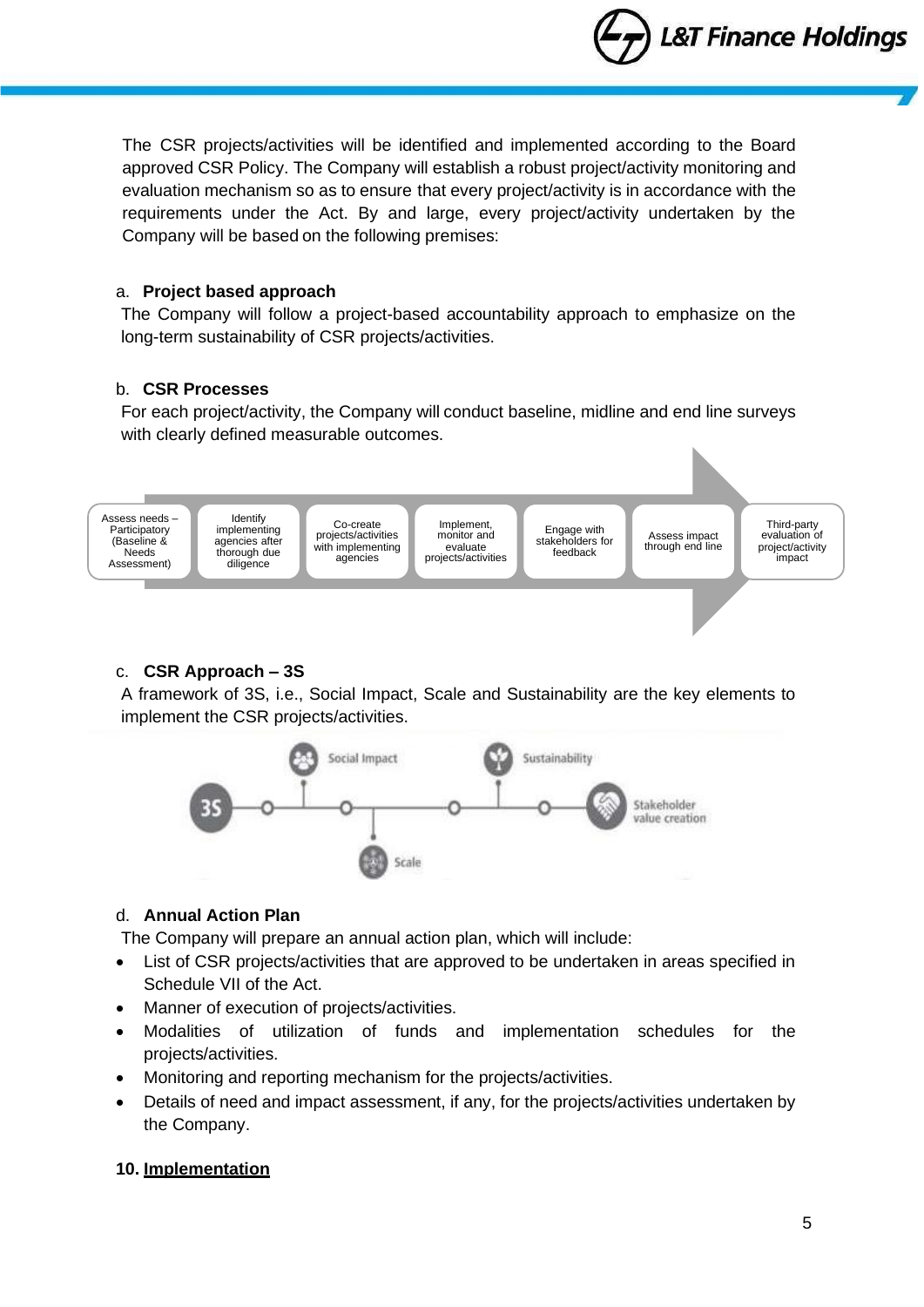### a. **Process of Implementation**

The Company will implement the CSR projects/activities as a collaborative effort between Companies within L&T Financial Services, in such a manner that the CSR & ESG Committees of the respective Companies will be in a position to report separately on such projects/activities in accordance with the Act and applicable rules.

## b. **CSR delivery channels**

The Company will seek to identify suitable projects/activities for implementation in line with the CSR vision and thrust areas of the Company. The approved projects/activities will be implemented either directly as a collaborative effort between Companies within L&T Financial Services or through partnerships with either:

- A company established under section 8 of the Act, or a registered public trust or a registered society, registered under section 12A and 80 G of the Income Tax Act, 1961 (43 of 1961), established by the Company, either singly or along with any other company, or
- A company established under section 8 of the Act or a registered trust or a registered society, established by the Central Government or State Government; or
- Any entity established under an Act of Parliament or a State legislature; or
- A company established under section 8 of the Act, or a registered public trust or a registered society, registered under section 12A and 80G of the Income Tax Act, 1961, and having an established track record of at least 3 years in undertaking similar activities.

## c. **Criterion for identifying Implementing agencies**

In case of project/activity execution through partnership with other entities, the following minimum criterion will be considered:

- Organization details
- Vision, Mission & Objectives of the organization
- Background of the organization
- Track record of last 3 years
- Governance model adopted and practiced
- Best resource mobilization & utilization practices followed
- Internal & external audit / assessment practices followed
- Alignment to the Company's CSR thrust areas

### d. **Social Impact Framework:**

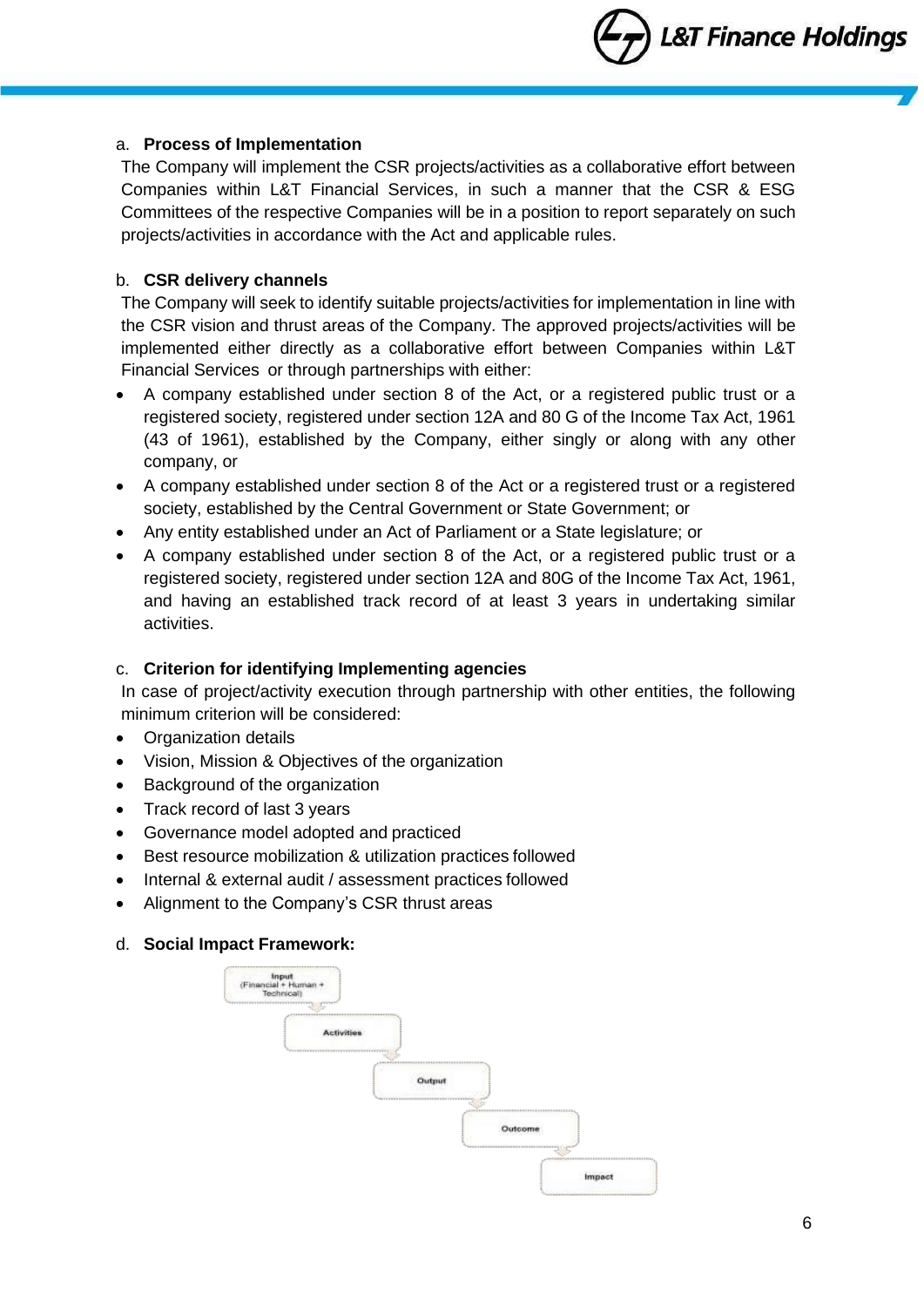L&T Finance Holdings

### e. **Agreement with the Implementing agencies**

The approved CSR projects/activities will require entering into a legal contract / document with each of the implementing agencies.

### **11. Monitoring & Reporting**

### a. **Periodic Monitoring & Reporting**

Parameters of progress reporting will be agreed upon with the respective implementation agencies. The agencies will be advised to submit reports atregular intervals, which will also be made available to authorized representatives of the Company. The purpose of these being to record and report the short and medium-term results of CSR projects/activities. The implementation agencies will also facilitate field visits of such individuals as mutually agreed upon. The CSR & ESG Committee shall oversee the implementation of the CSR Policy through periodic reviews of the CSR projects/activities.

Appropriate documentation of the CSR Policy, annual action plan, implementing agencies, and expenditure entailed will be undertaken on a regular basis and the same will also be reported in the Annual Report (as deemed necessary and required under the law).

### b. **Annual Review of the projects/activities**

The CSR Team will prepare reports on all CSR projects/activities, with or without external support. Such reports will be presented to the CSR & ESG Committee, if required.

### c. **Impact Assessment**

Impact assessment of CSR projects/activities are conducted to comprehend tangible and intangible changes in the lives of the communities where the projects/activities were implemented. This helps to understand the overall outcome and impact of the project/activity from the eyes of the beneficiaries.

- i. Impact assessment will be carried out for CSR projects/activities having outlay of Rs. 1 crore or more through an independent agency, and which have been completed not less than 1 year before undertaking the impact study if average CSR obligation of the Company is Rs. 10 crore or more in the 3 immediately preceding financial years or any other threshold as may be defined under the Act.
- ii. A voluntary impact assessment may be carried out, if deemed necessary.
- iii. In the case of projects/activities undertaken as a collaborative effort between the companies within L&T Financial Services, the impact assessment would be conducted subject to conditions mentioned above, and the impact assessment carried out by a Company for the common project/activities will be shared with other companies for the purpose of disclosure to the Board and in the annual report on CSR.

### **12. Grievance Redressal**

i. In order to ensure quick and effective handling of queries/grievances/complaints from the community members and other stakeholders with respect to the CSR